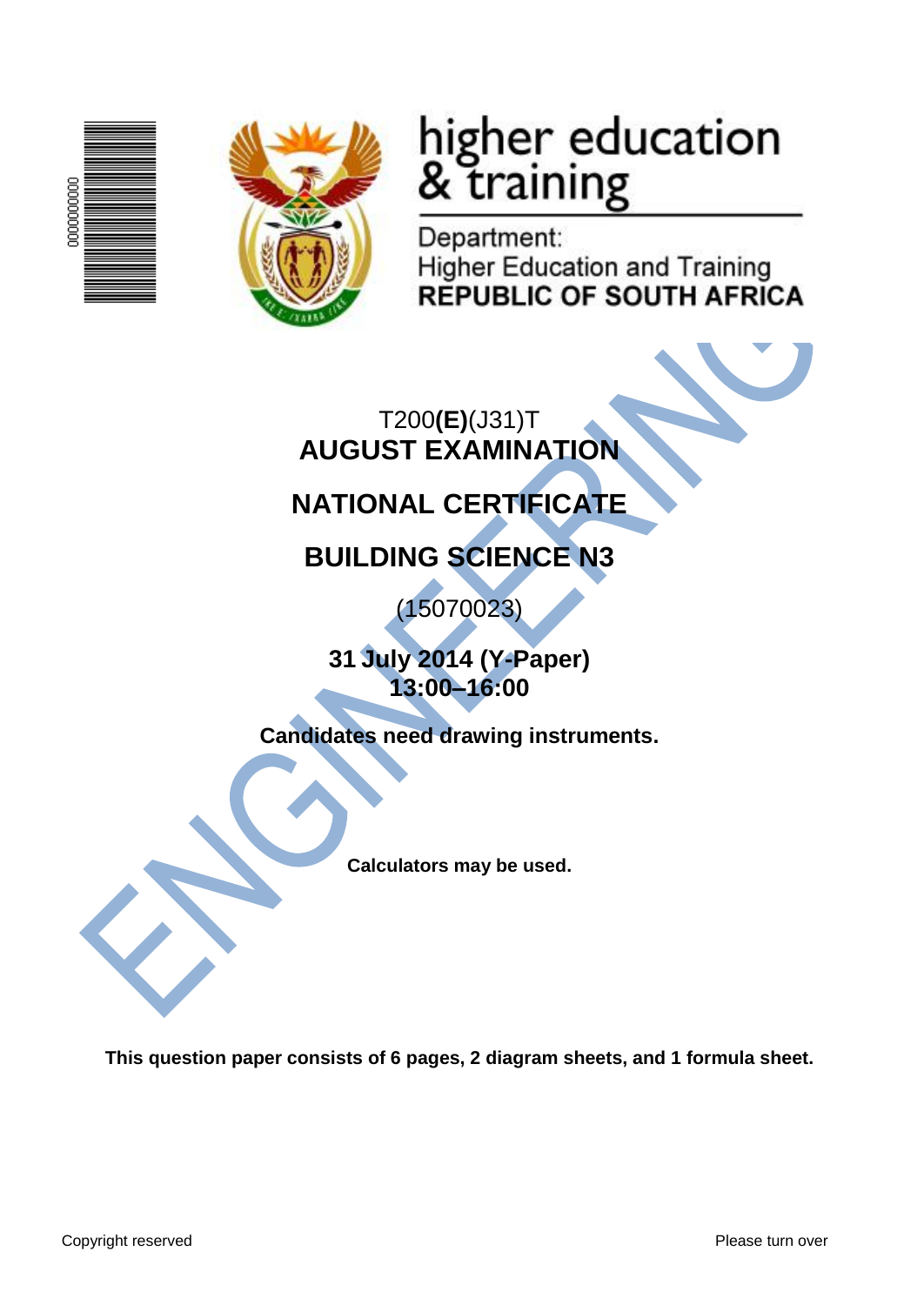## **DEPARTMENT OF HIGHER EDUCATION AND TRAINING REPUBLIC OF SOUTH AFRICA**

NATIONAL CERTIFICATE BUILDING SCIENCE N3 TIME: 3 HOURS MARKS: 100

#### **INSTRUCTIONS AND INFORMATION**

- 1. Answer ALL the questions.
- 2. Read ALL the questions carefully.
- 3. Number the answers according to the numbering system used in this question paper.
- 4. Start each question on a NEW page.
- 5. ALL sketches and diagrams must be large, clear, neat and drawn to SCALE. Indicate the scale that you have used.
- 6. ALL diagrams to be drawn in PENCIL.
- 7. Keep questions and subsections of questions together.
- 8. Leave BOTH margins clear.
- 9. ALL final answers must be approximated accurately to THREE decimal places, i.e. 3,142.
- 10. Write neatly and legibly.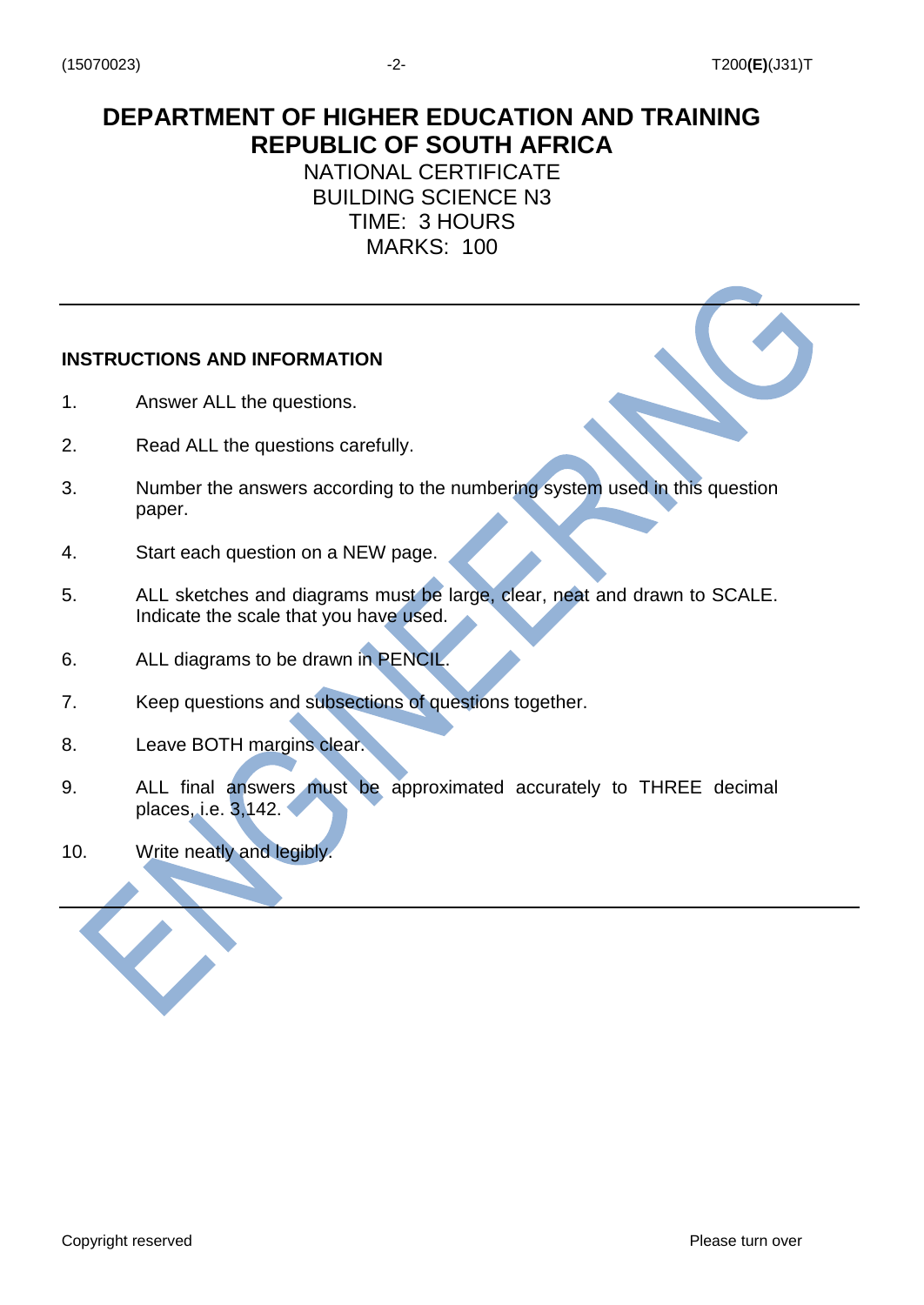#### **QUESTION 1**

FIGURE 1, DIAGRAM SHEET 1 (attached), shows a loaded cantilever beam.

NOTE: All values of the loaded beam are in kilonewtons (kN).

- 1.2.1 Make necessary calculations and draw, to a suitable scale, the shear force diagram and bending moment diagram respectively for the loaded beam. (10)
- 1.2.1 Indicate, on the bending moment diagram and shear force diagram, the values at points A, B, C and D. (5)

**[15]**

**[11]**

#### **QUESTION 2**

A single purchase winch has a pinion gear with 16 teeth which meshes with a main gear having 32 teeth. The diameter of the rope drum attached to the main gear is 220 mm.

The effective length of the handle, connected to the pinion, is 330 mm.

Calculate the following:

| 2.1  | The velocity ratio                                                   |        |
|------|----------------------------------------------------------------------|--------|
| 2.2  | The effort required to lift a mass of 50 kg if the efficiency is 80% |        |
| ົດ ລ |                                                                      | $\sim$ |

2.3 The mechanical advantage (3) (3)

#### **QUESTION 3**

A lamina (plate) is shown in FIGURE 2, DIAGRAM SHEET 1 (attached).

#### Calculate the following:

| 3.1 | The area of section marked '1' | (1) |
|-----|--------------------------------|-----|
| 3.2 | The area of section marked '2' | (1) |
| 3.3 | The area of section marked '3' | (1) |
| 3.4 | The area of section marked '4' | (1) |
| 3.5 | The area of section marked '5' | (1) |
| 3.6 | The total area of the figure   | (2) |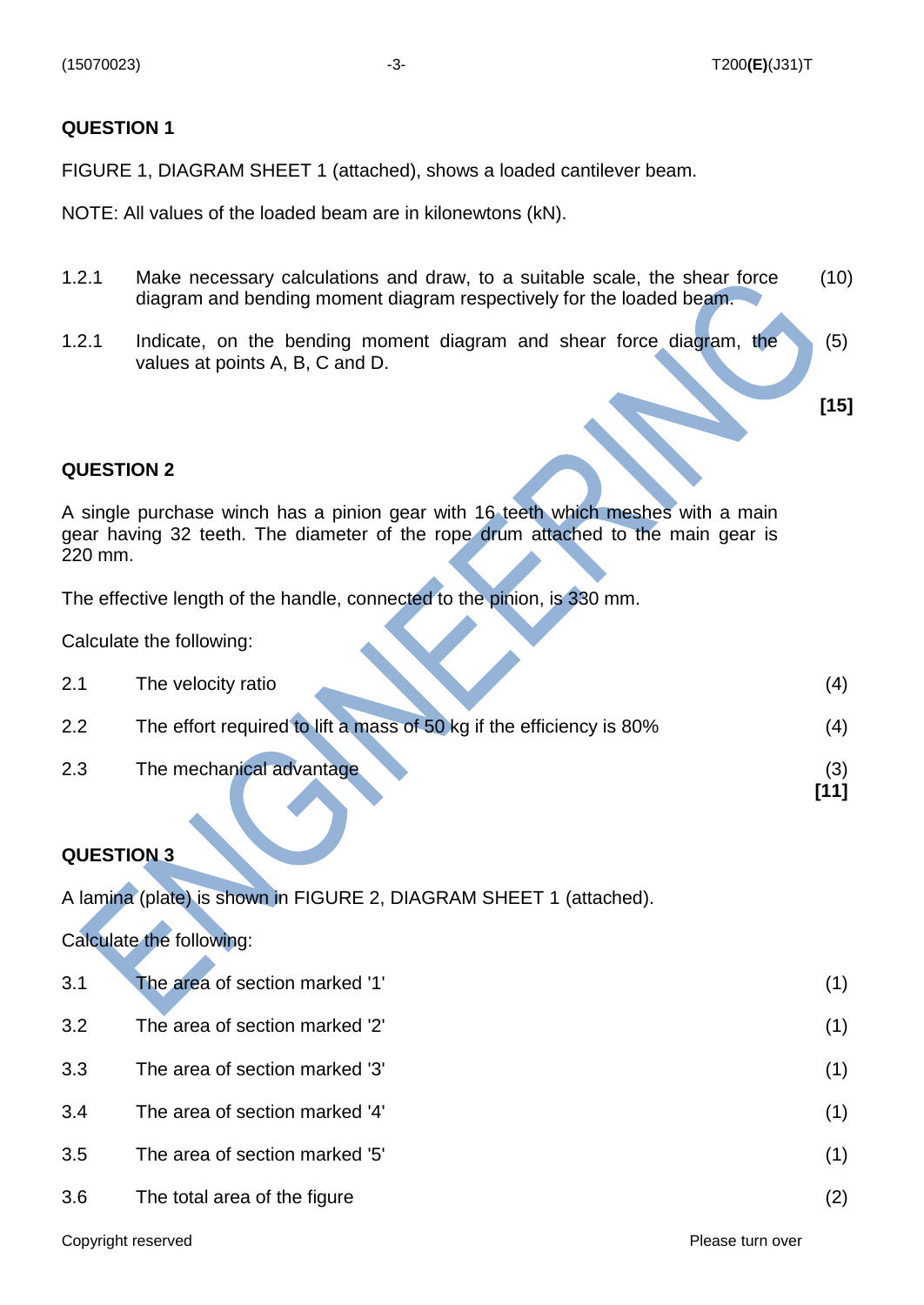| 3.7  | The distance from side A-B to the centre of section marked '1'    | (1)         |
|------|-------------------------------------------------------------------|-------------|
| 3.8  | The distance from side A-B to the centre of section marked '2'    | (1)         |
| 3.9  | The distance from side A-B to the centre of section marked '3'    | (1)         |
| 3.10 | The distance from side A-B to the centre of section marked '4'    | (1)         |
| 3.11 | The distance from side A-B to the centre of section marked '5'    | (1)         |
| 3.12 | The distance of the centre of gravity of the figure from side A-B | (2)         |
| 3.13 | The distance from side A-C to the centre of section marked '1'    | (1)         |
| 3.14 | The distance from side A-C to the centre of section marked '2'    | (1)         |
| 3.15 | The distance from side A-C to the centre of section marked '3"    | (1)         |
| 3.16 | The distance from side A-C to the centre of section marked '4'    | (1)         |
| 3.17 | The distance from side A-C to the centre of section marked '5'    | (1)         |
| 3.18 | The distance of the centre of gravity of the figure from side A-C | (2)<br>[21] |

#### **QUESTION 4**

A tripod has 7 metres of length in each of the legs. The feet of the legs form an equilateral triangle with sides of 5 metres in length.

Find the forces in the legs when a weight of 25 kN is suspended from the apex. **[15]**

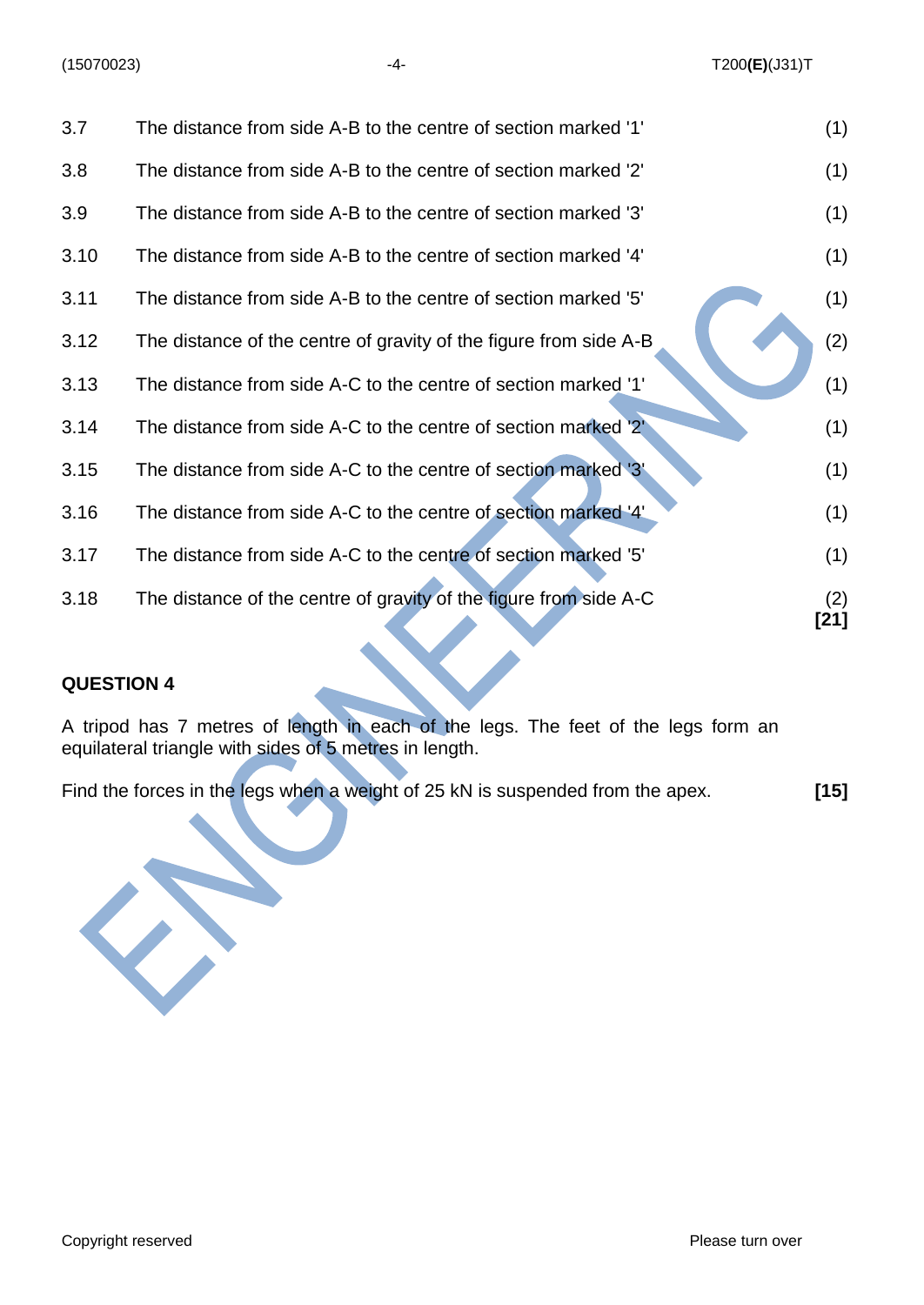#### **QUESTION 5**

FIGURE 3, DIAGRAM SHEET 2 (attached), shows a frame that is in equilibrium.

- 5.1 Calculate the reactions at the supports  $R_L$  and  $R_R$  (using law of moments). (4)
- 5.2 Draw, to a suitable scale, the frame and force DIAGRAMS.

Copy and complete the following TABLE in the ANSWER BOOK:

| <b>MEMBER</b> | <b>MAGNITUDE</b> | <b>NATURE</b> |
|---------------|------------------|---------------|
| AF            |                  |               |
| <b>BG</b>     |                  |               |
| FG            |                  |               |
| EF            |                  |               |
| HG            |                  |               |
| <b>DK</b>     |                  |               |
| HJ            |                  |               |
| KJ            |                  |               |
| <b>CH</b>     |                  |               |
| <b>JE</b>     |                  |               |
| KE            |                  |               |
|               |                  |               |

 $22 \times \frac{1}{2}$  (11)

**[15]**

#### **QUESTION 6**

Define the following terms:

- 6.1 Tensile force
- 6.2 Compressive force
- 6.3 Moments
- 6.4 Centroids

 $(4 \times 2)$  (8) **[8]**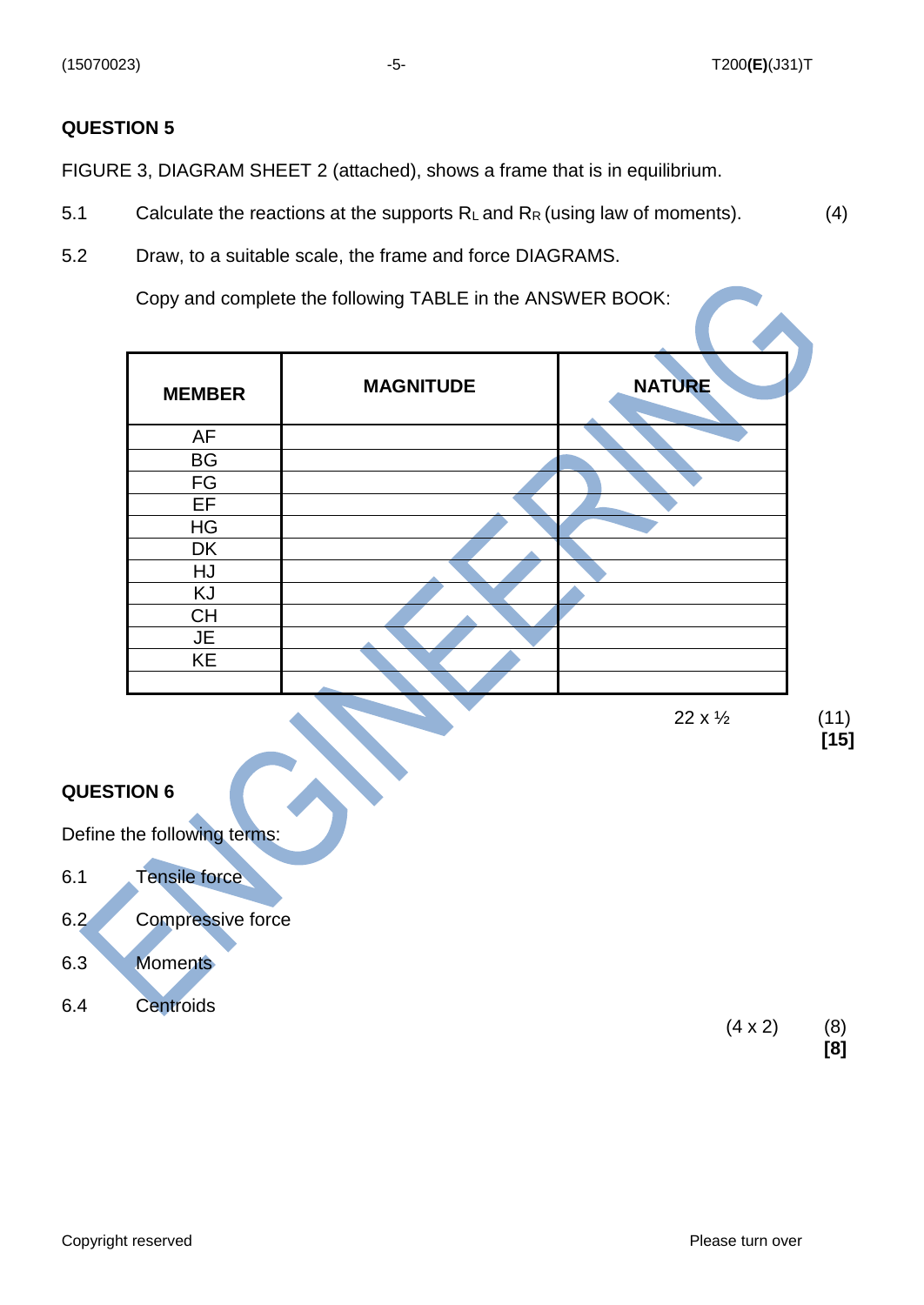#### **QUESTION 7**

FIGURE 4, DIAGRAM SHEET 2 (attached), shows a loaded beam. Assume the lefthand reaction at the roller is vertical and the right-hand reaction at the hinge is at an angle.

NOTE: Ignore the self-weight of the beam.

Calculate the following:

- 7.1 The reaction at the roller  $R^L$
- 
- 
- 

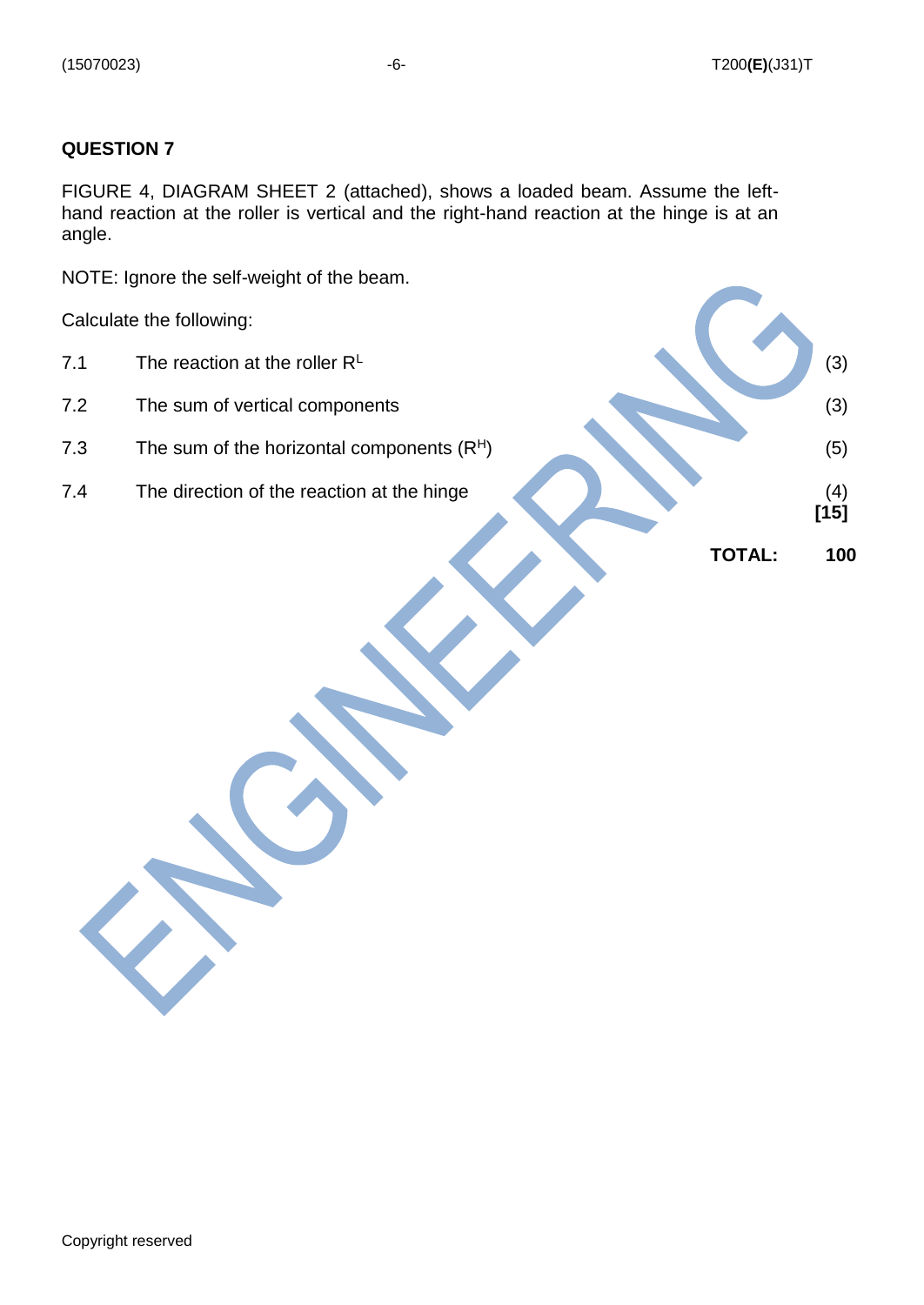#### **DIAGRAM SHEET 1**

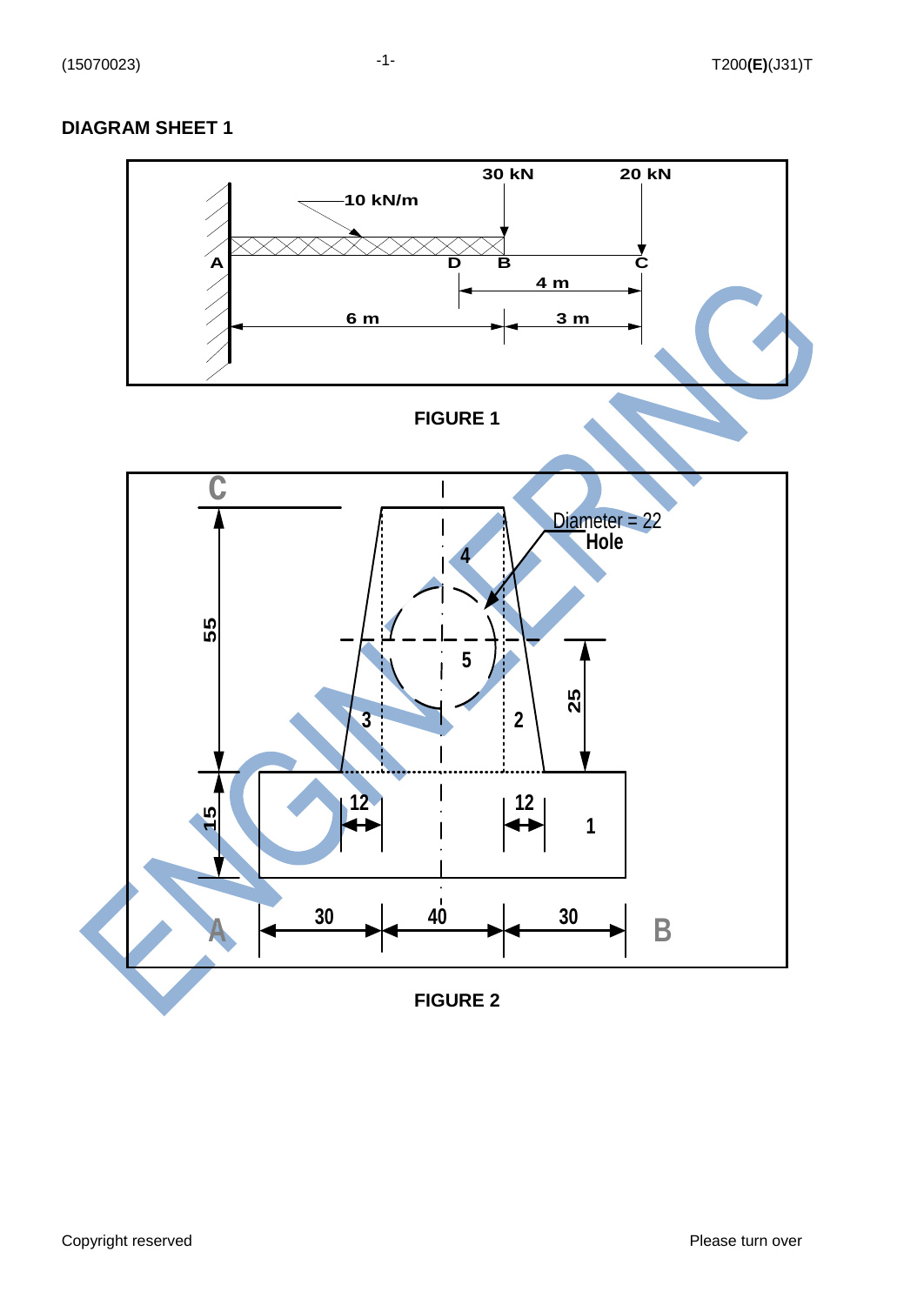## **DIAGRAM SHEET 2**